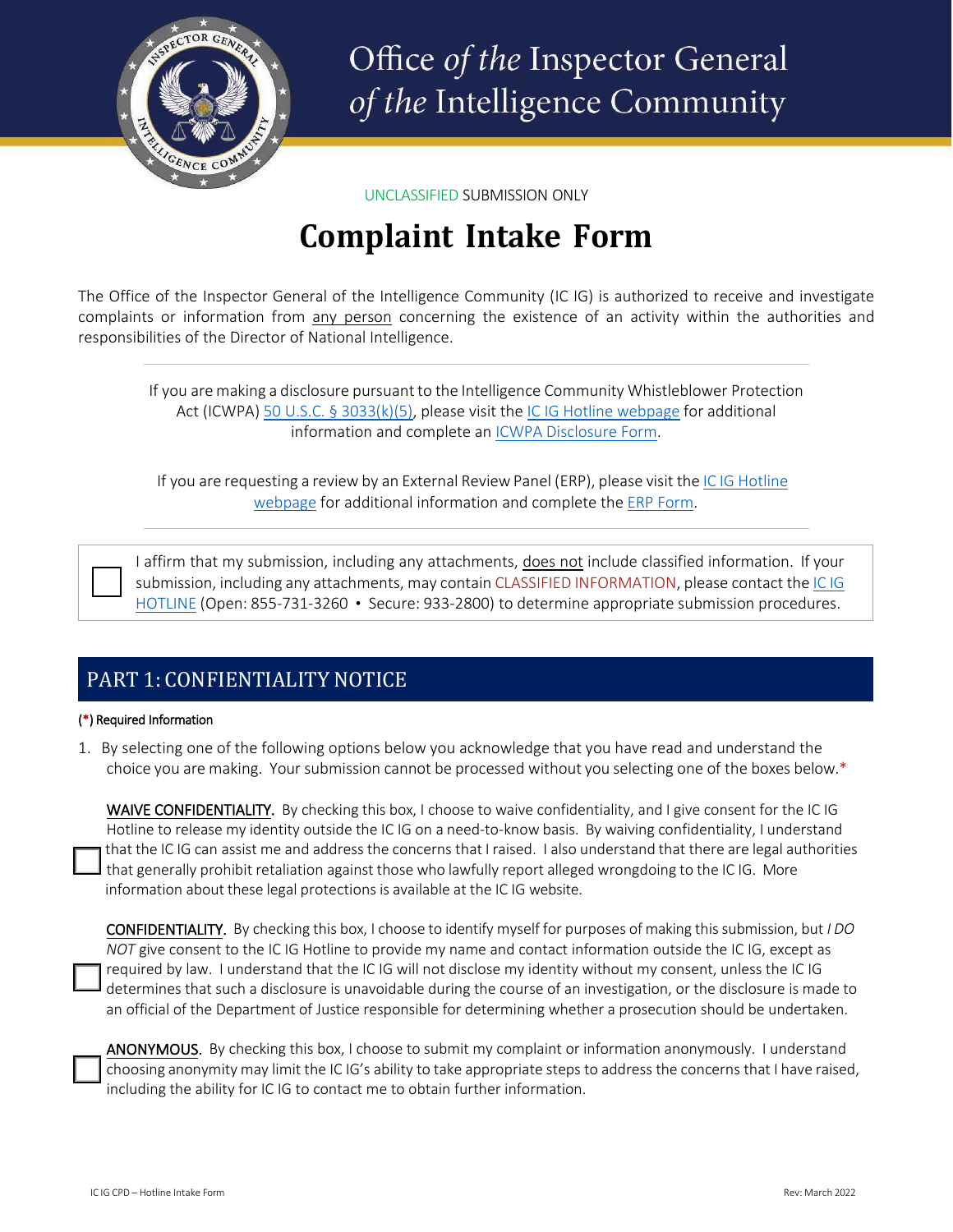

### PART 2: YOUR INFORMATION

### DATA REQUIRED BY THE PRIVACY ACT OF 1974

PURPOSE: To obtain sufficient information to inquire into matters presented and to provide appropriate responses, referrals, or inquiries, where deemed appropriate.

ROUTINE USES: Information is used for official purposes within the Office of the Director of National Intelligence (ODNI) and the IC IG; to answer complaints or respond to requests for assistance, advice, or information; by Members of Congress and other government agencies when determined by the IC IG to be in the best interest of the Intelligence Community.

#### (\*) Required Information

#### 1. Contact information of person requesting Hotline Intake to the IC IG

| <b>Contact Information</b>              | Do not include classified information on this form. |            |  |
|-----------------------------------------|-----------------------------------------------------|------------|--|
| Prefix (Mr., Mrs., Ms., Rank, or Title) |                                                     |            |  |
| First Name*                             | Middle Name                                         | Last Name* |  |
|                                         |                                                     |            |  |
| <b>Mailing Address</b>                  |                                                     |            |  |
| Telephone Number (Primary)              |                                                     |            |  |
| Telephone Number (Secondary)            |                                                     |            |  |
| Fax Number                              |                                                     |            |  |
| Email Address(es)*                      |                                                     |            |  |
| Primary:                                | Secondary:                                          |            |  |

#### 2. Your Status\*

| Select | Select One |  |
|--------|------------|--|
|--------|------------|--|

Other:

| Your position | Title | Series | Grade |
|---------------|-------|--------|-------|
|               |       |        |       |

#### 3. Your Agency or Employer\*

Choose one, or enter your agency/employer if not listed

Select Select One

Other: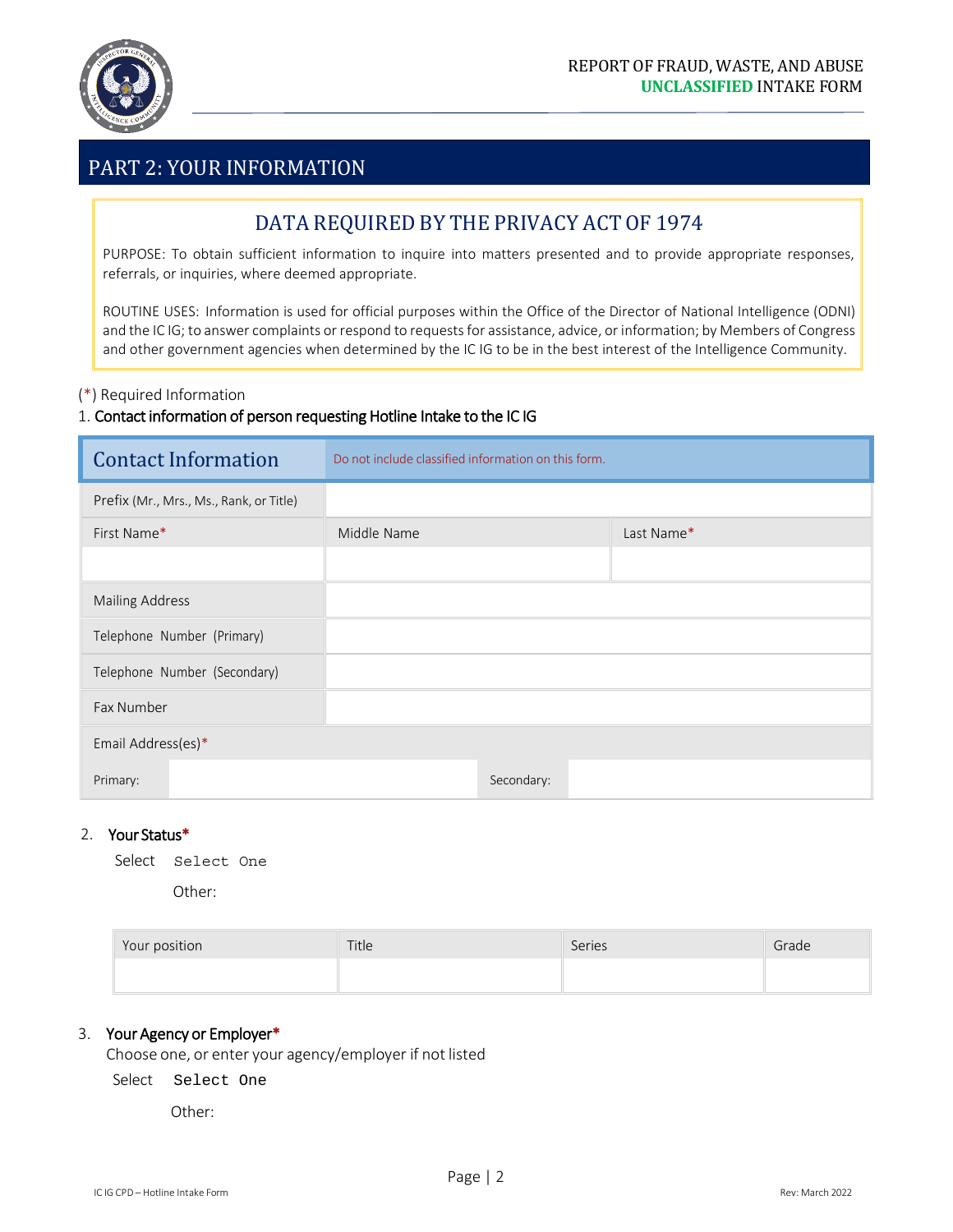

### PART 3: ALLEGATION DETAILS

1. I have knowledge of the information I am disclosing based on (check all that apply):

Personal and/or direct knowledge of the incident

What other individuals have told me about the incident

Other source(s) (please explain):

2. What is the topic of your complaint(s)?\* Select One

Select all that apply, or enter your topic if not listed. Other:

3. Where did the incident(s) occur? Do not include classified information on this form.

Choose one, or enter the location if not listed. External - Other USG Spaces/Facilities Other:

4. When did you become aware of the incident(s)?

Do not include classified information on this form.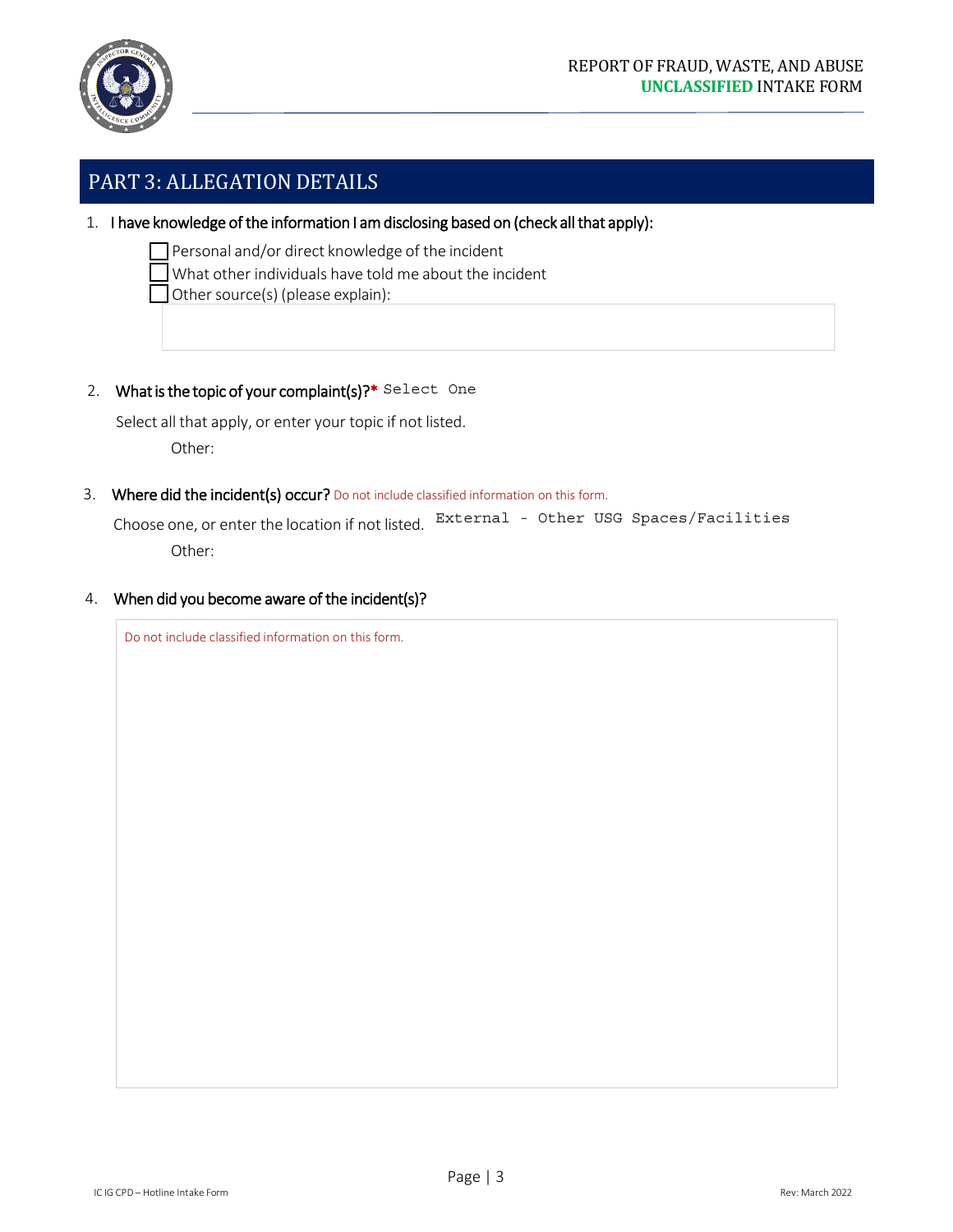

### 5. Identify the person(s) who you believe carried out the alleged wrongdoing.

Do not include classified information on this form.

|               | Person 1   | Person 2   | Person 3   |
|---------------|------------|------------|------------|
| Name          |            |            |            |
| Middle Name   |            |            |            |
| Last Name     |            |            |            |
| Title         |            |            |            |
| <b>Status</b> | Select One | Select One | Select One |
| Other         |            |            |            |
| Agency        | Select One | Select One | Select One |
| Other         |            |            |            |

### 6. Identify the person(s) who you believe witnessed the alleged wrongdoing.

| <b>Status</b>                                       | Select One                                                               | Select One | Select One |  |
|-----------------------------------------------------|--------------------------------------------------------------------------|------------|------------|--|
| Other                                               |                                                                          |            |            |  |
| Agency                                              | Select One                                                               | Select One | Select One |  |
| Other                                               |                                                                          |            |            |  |
| Do not include classified information on this form. | Identify the person(s) who you believe witnessed the alleged wrongdoing. |            |            |  |
|                                                     | Witness 1                                                                | Witness 2  | Witness 3  |  |
| Name                                                |                                                                          |            |            |  |
| Middle Name                                         |                                                                          |            |            |  |
| Last Name                                           |                                                                          |            |            |  |
| Title                                               |                                                                          |            |            |  |
| <b>Status</b>                                       | Select One                                                               | Select One | Select One |  |
| Other                                               |                                                                          |            |            |  |
| Agency                                              | Select One                                                               | Select One | Select One |  |
| Other                                               |                                                                          |            |            |  |
| Phone Number                                        |                                                                          |            |            |  |
| <b>Email Address</b>                                |                                                                          |            |            |  |

### 7. How do you believe the IC IG can assist you?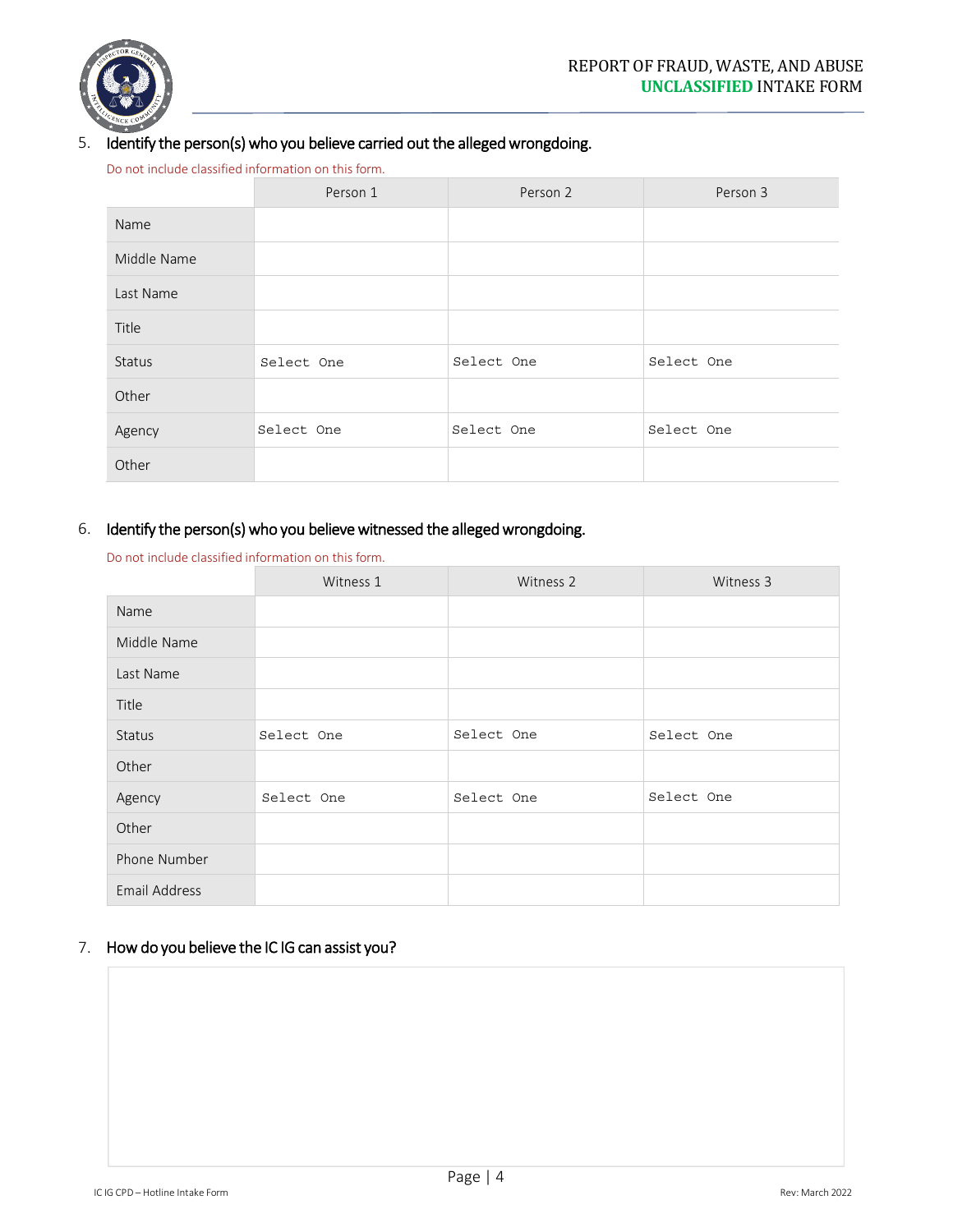

- 8. Prepare a summary of the facts describing the incident(s). Please avoid including opinions and/or speculation. Consider the following to help guide your narrative:
	- What are the facts?
	- Who is involved?
	- When did it occur?
	- Where did it happen?
	- What, based on the above, is the violation of law, rule, or regulation; gross mismanagement; a gross waste of funds; an abuse of authority; or, a substantial and specific danger to public health or safety?
	- What is the classification level of the information involved?

Do not include classified information on this form.